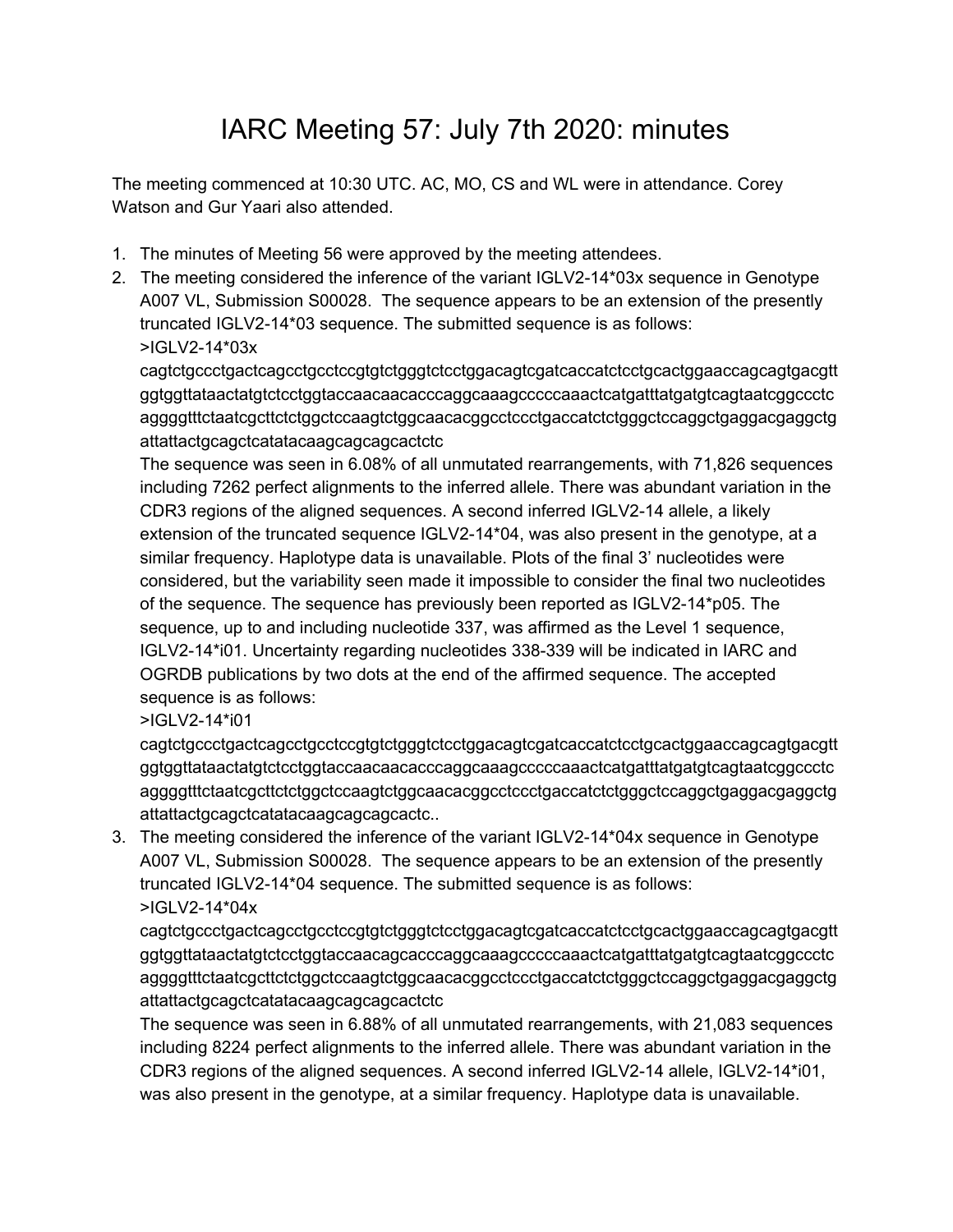Plots of the final 3' nucleotides were considered, but the variability seen made it impossible to consider the final two nucleotides of the sequence. These were not part of the Genbank submission. The sequence has previously been reported as IGLV2-14\*p07. The sequence, up to and including nucleotide 337, was affirmed as the Level 1 sequence, IGLV2-14\*i02, pending submission of sequence data to GenBank and supporting sequence reads to SRA/ENA. Uncertainty regarding nucleotides 338-339 will be indicated in IARC and OGRDB publications by two dots at the end of the affirmed sequence. The accepted sequence is as follows:

## >IGLV2-14\*i02

cagtctgccctgactcagcctgcctccgtgtctgggtctcctggacagtcgatcaccatctcctgcactggaaccagcagtgacgtt ggtggttataactatgtctcctggtaccaacagcacccaggcaaagcccccaaactcatgatttatgatgtcagtaatcggccctc aggggtttctaatcgcttctctggctccaagtctggcaacacggcctccctgaccatctctgggctccaggctgaggacgaggctg attattactgcagctcatatacaagcagcagcactctc..

4. The meeting considered the inference of a variant of the IGLV3-21 sequence in Genotype A007 VL, Submission S00028. The submitted sequence is as follows: >IGLV3-21\*01\_S5562

tcctatgtgctgactcagccaccctcagtgtcagtggccccaggaaagacggccaggattacctgtgggggaaacaacattgg aagtaaaagtgtgcactggtaccagcagaagccaggccaggcccctgtgctggtcatctattatgatagcgaccggccctcag ggatccctgagcgattctctggctccaactctgggaacacggccaccctgaccatcagcagggtcgaagccggggatgaggc cgactattactgtcaggtgtgggatagtagtagtgatcatcc

The sequence was seen in 1.61% of all unmutated rearrangements, with 9,680 sequences including 1925 perfect alignments to the inferred allele. There was abundant variation in the CDR3 regions of the aligned sequences. A second IGLV3-21 allele, IGLV3-21\*03, was also present in the genotype, at a higher frequency, but the inferred allele still accounted for 35% of all IGLV3-21 alignments. Haplotype data is unavailable. Plots of the final 3' nucleotides were considered, but the variability seen made it impossible to consider the final two nucleotides of the sequence. The sequence, up to and including nucleotide 339, was affirmed as the Level 1 sequence, IGLV3-21\*i01. Uncertainty regarding nucleotides 340-341 will be indicated in IARC and OGRDB publications by two dots at the end of the affirmed sequence. The accepted sequence is as follows:

>IGLV3-21\*i01

Tcctatgtgctgactcagccaccctcagtgtcagtggccccaggaaagacggccaggattacctgtgggggaaacaacattgg aagtaaaagtgtgcactggtaccagcagaagccaggccaggcccctgtgctggtcatctattatgatagcgaccggccctcag ggatccctgagcgattctctggctccaactctgggaacacggccaccctgaccatcagcagggtcgaagccggggatgaggc cgactattactgtcaggtgtgggatagtagtagtgatcat..

Since submission of this sequence to IARC, it has been incorporated into the IMGT database as IGLV3-21\*04.

5. The meeting considered the inference of a variant of the IGLV3-25 sequence in Genotype A007 VL, Submission S00028. The submitted sequence is as follows: >IGLV3-25\*02\_S7225

tcctatgagctgacacagccaccctcggtgtcagtgtccccaggacagacggccaggatcacctgctctggagatgcattgcca aagcaatatgcttattggtaccagcagaagccaggccaggcccctgtgctggtgatatataaagacagtgagaggccctcagg gatccctgagcgattctctggctccagctcagggacaacagtcacgttgaccatcagtggagtccaggcagaagacgaggctg